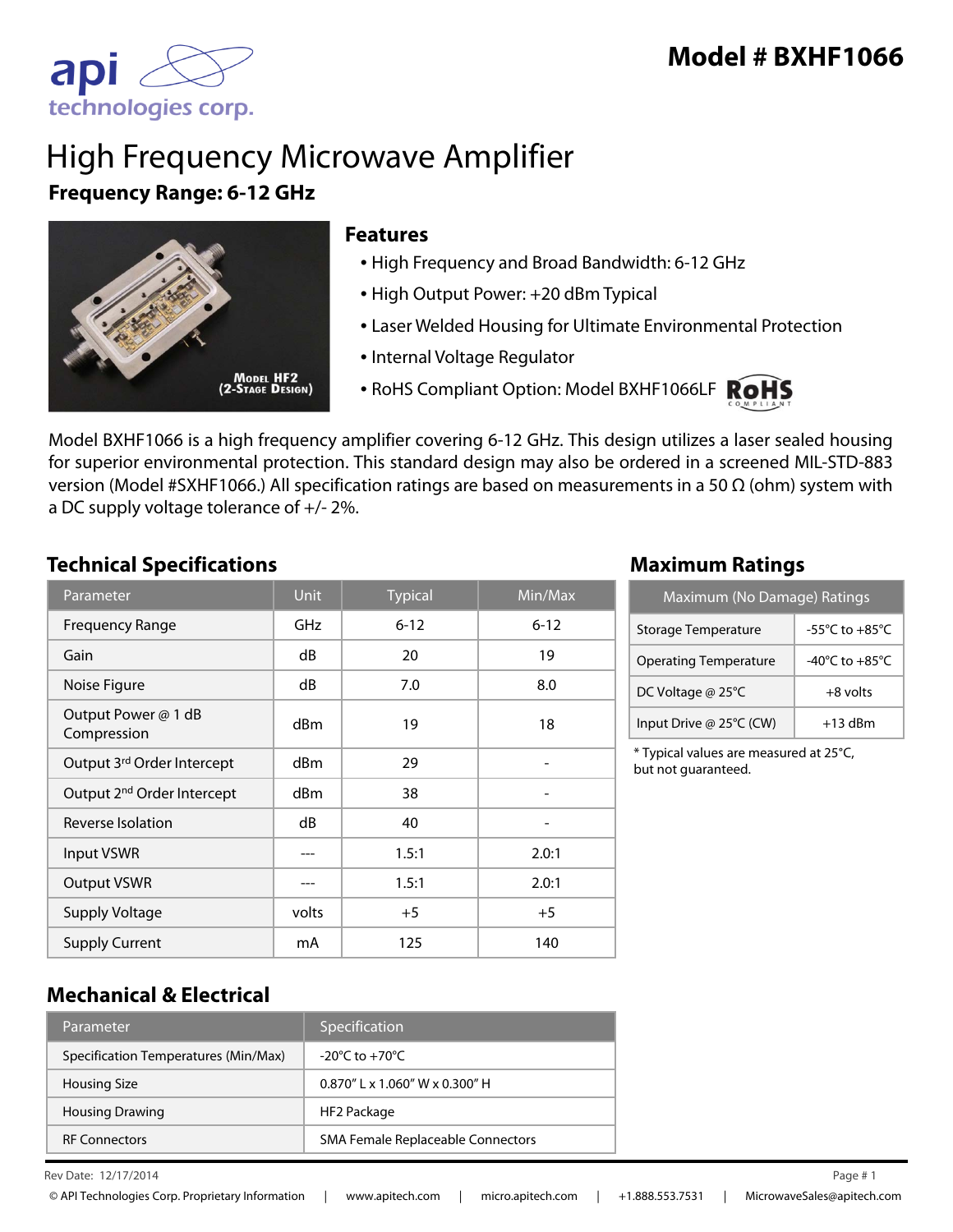## **Typical Performance Graphs**



Rev Date: 12/17/2014 Page # 2

© API Technologies Corp. Proprietary Information | www.apitech.com | micro.apitech.com | +1.888.553.7531 | MicrowaveSales@apitech.com